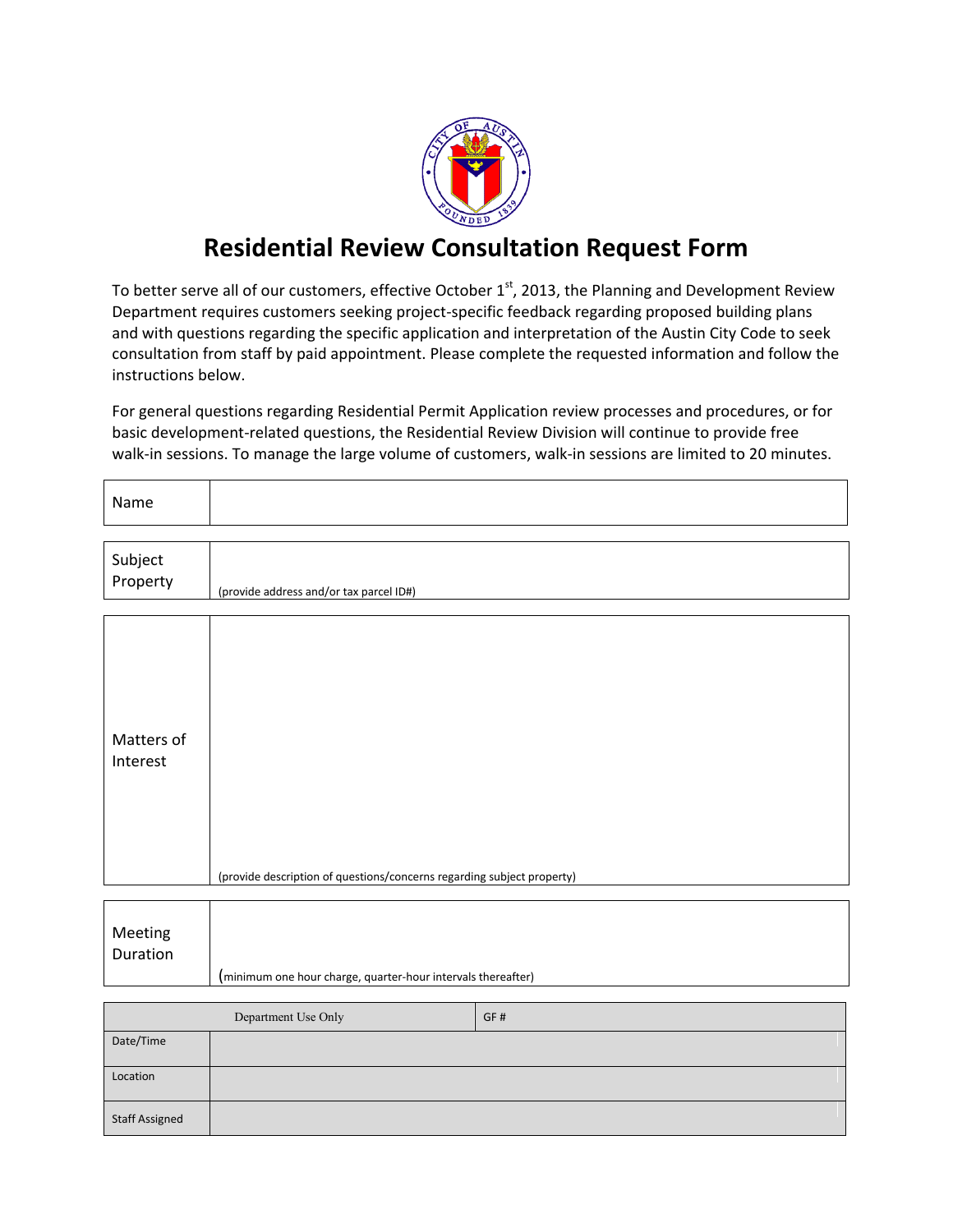The Residential Review Consultation Request Form may be submitted to the Residential Review Division located on the 2<sup>nd</sup> floor of One Texas Center, 505 Barton Springs Rd during business hours (M-F 8am to 4:30pm). Forms may also be submitted via email to [daniel.word@austintexas.gov](mailto:daniel.word@austintexas.gov) or [russell.hill@austintexas.gov](mailto:russell.hill@austintexas.gov) or directly to Residential Review staff.

- Attach a completed Billing Information Form
- Invoice must be paid at the cashier office ( $1<sup>st</sup>$  floor) prior to consultation meeting
- Bring copy of receipt to meeting
- Fee is \$67/hour, with a one hour minimum charge and quarter hour intervals thereafter
- Request must be made at least one week in advance of the meeting
- Appointments are scheduled on Tuesday/Thursday afternoons.  $\bullet$

Residential Review staff will contact you to set a specific date and time for the consultation meeting. Please bring any relevant information to the meeting (surveys, deeds, plats, building plans, etc.). The quality of the information provided by staff during the consultation meeting is directly impacted by the quality of the questions being posed by the customer.

| Contact Information    |  |  |  |  |
|------------------------|--|--|--|--|
| Name                   |  |  |  |  |
| <b>Mailing Address</b> |  |  |  |  |
| Phone #                |  |  |  |  |
| Email Address          |  |  |  |  |